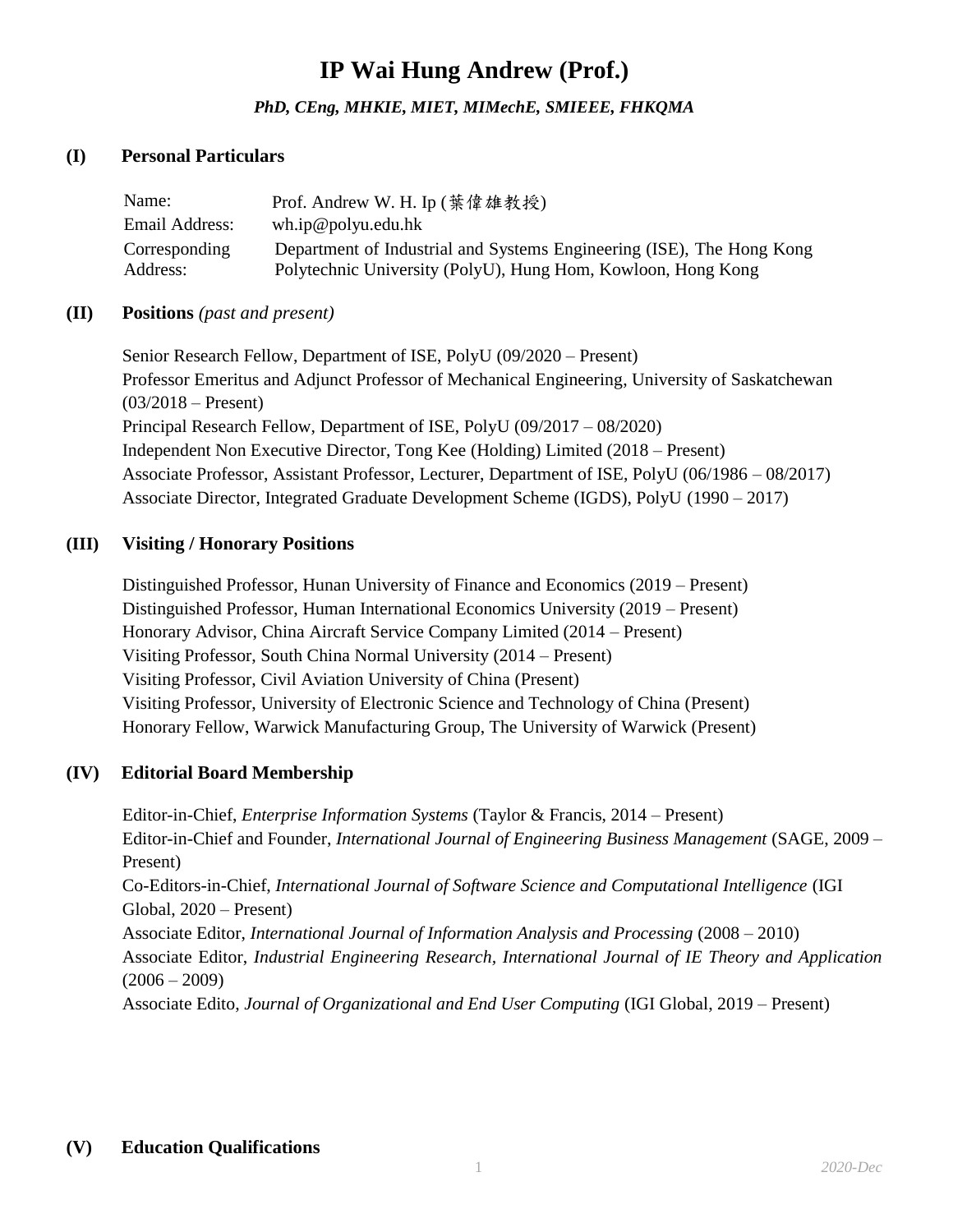- (i) Doctor of Philosophy (PhD), Loughborough University (U.K.) (1994)
- (ii) Master of Business Administration (MBA), Brunel University (U.K.) (1990)
- (iii) Master of Science (MSc) in Industrial Engineering, Cranfield University (U.K.) (1983)
- (iv) LLB (Hons), University of Wolverhampton (U.K.) (1999)

#### **(VI) Brief Biosketch**

Prof. Andrew W. H. Ip has more than 30 years of experience in teaching, research, education, industry and consulting. He received his PhD from Loughborough University (U.K.), MBA from Brunel University (U.K.), MSc in Industrial Engineering from Cranfield University (U.K.), and LLB (Hons) from the University of Wolverhampton (U.K.). After finishing postgraduate degrees in industrial engineering in the U.K., he came back to Hong Kong in the early 80s. His engineering research career began at that time with novel work in Industrial Engineering, Information Systems and Management Science.

He is now Professor Emeritus and Adjunct Professor of Mechanical Engineering of University of Saskatchewan, and Senior Research Fellow in the Department of Industrial and Systems Engineering of The Hong Kong Polytechnic University. He previously held various positions as Associate Professor, Assistant Professor in the same Department, and Associate Director of Integrated Graduate Development Scheme (IGDS) up to 2017.

Prof. Ip and his research team have over the years obtained around HK\$35 million funding support from industry and government, achieved much recognition from industry, such as international awards, patents and research outputs. In 2015, he and his research team are awarded "Gold Medal with the Congratulations of Jury" and "Thailand Award for Best International Invention from The National Research Council of Thailand (NRCT)" in the 43rd International Exhibition of Inventions of Geneva. And in 2013, he obtained Natural Science Award - Second Class, presented by the Ministry of Education of Mainland China. As a principal investigator, Prof. Ip has obtained over HK\$22 million external R&D grants including the Innovation and Technology Fund (ITF) with matching funds from Towngas Telecommunications Fixed Network Limited, Sino Parking Services Limited and V-Care Development Limited, the Teaching Company Scheme (TCS), research donations, collaborative research projects and General Research Fund grant.

In addition, Prof. Ip has published more than 270 papers with over 130 papers in SCI indexed journals, and also over 130 papers in conference proceedings, and has written books and invited book chapters. Prof. Ip's h-index as indicated in Web of Science® scores 27 with over 2,800 citations while his h-index as indicated in Google Scholar scores 45 with over 7,000 citations. His latest textbook entitled *IoT: The Basic, Applications and Case Studies* (in Chinese; ISBN: 978-986-925-960-6, and *System Design and Technology of Biomedical Internet of Things* (in Chinese; ISBN: 978-986-84784-7-3) have been published in 2016 and 2014 respectively. He is also the Editor-in-Chief of *Enterprise Information Systems* (SCI Indexed; IF: 2.269, 2016 Thomson Reuters), and the Editor-in-Chief and Founder of *International Journal of Engineering Business Management* (ESCI and SCOPUS Indexed) and editorial member of various international journals. He is a senior member of the Institute of Electrical and Electronics Engineers (IEEE), the Institution of Engineering and Technology (IET), the Institution of Mechanical Engineers (IMechE) and the Hong Kong Institution of Engineers (HKIE), and a Fellow of the Hong Kong Quality Management Association (HKQMA).

He has been the consultant for various companies and was independent non-executive directors of companies listed on Hong Kong Stock Exchange. He is also Honorary Advisor of the China Aircraft Service Company Limited. He is Visiting Professor of South China Normal University, Civil Aviation University of China and the University of Electronic Science and Technology of China, and Honorary Fellow of the Warwick Manufacturing Group, The University of Warwick (U.K.). He has served various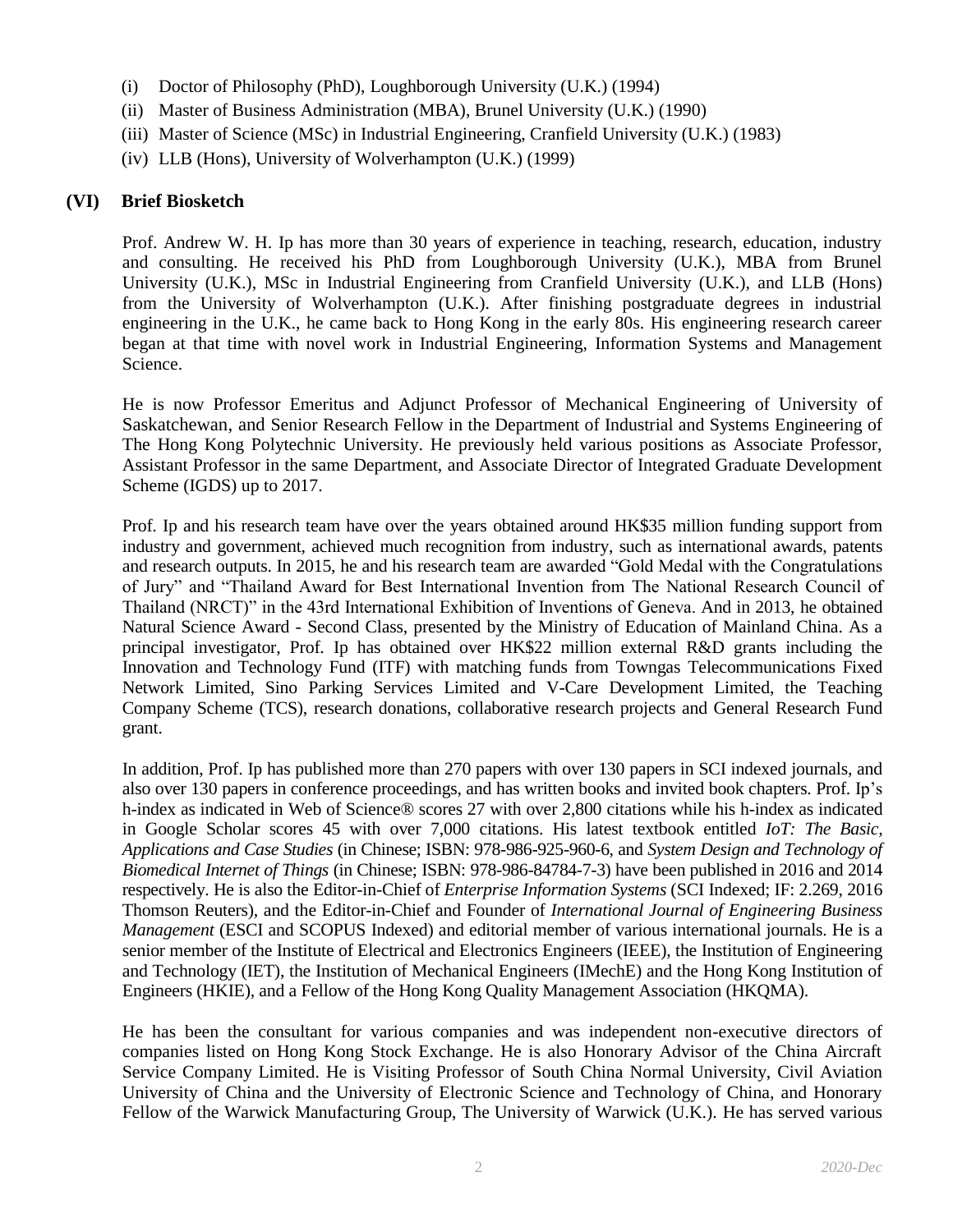societies and organizations, and he is currently Vice Chairman of The China & Hong Kong Enterprise Market Development Association, and Vice President of Africa Chamber of Commerce Hong Kong.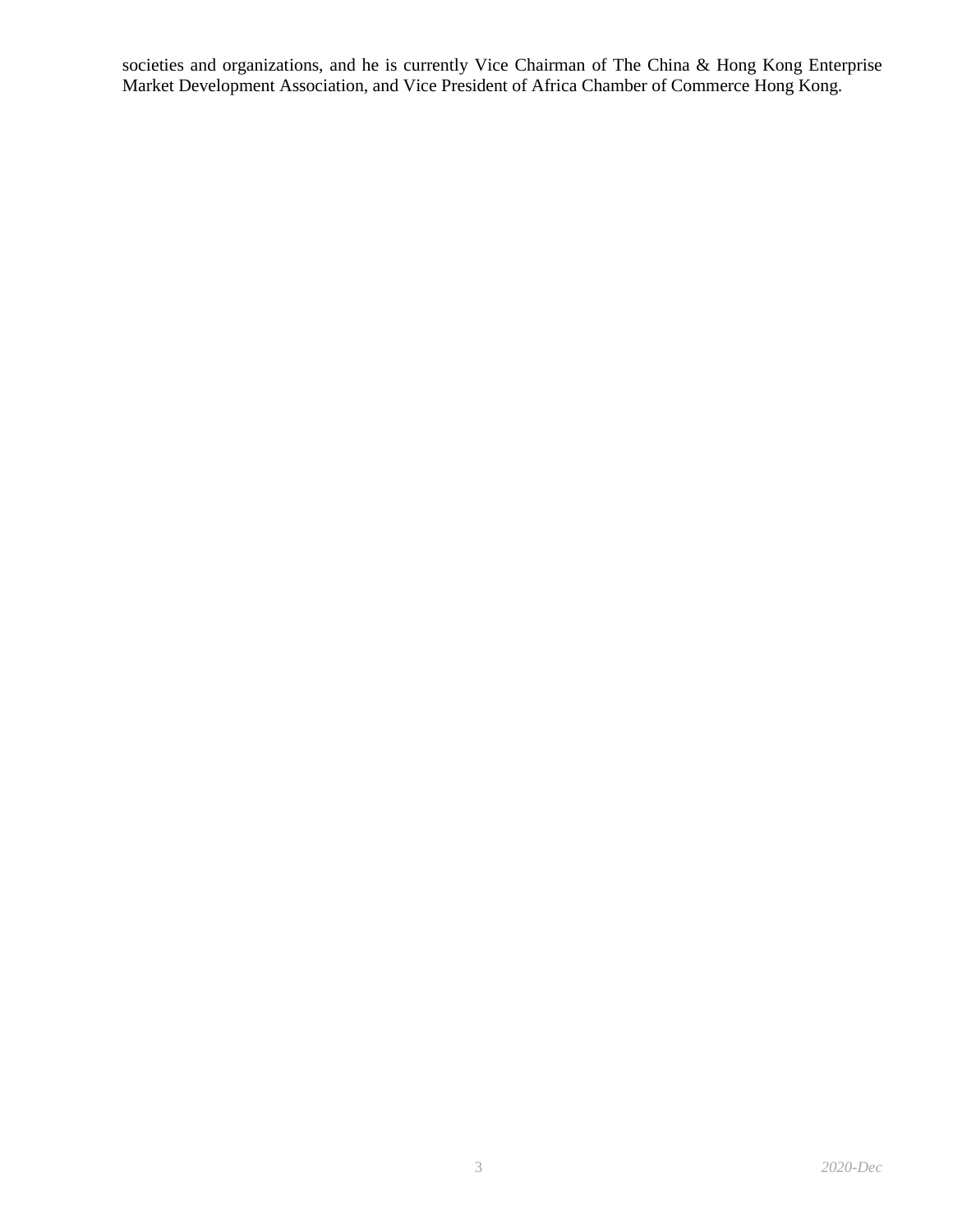Prof. Ip's **h-index** as indicated in Web of Science® scores **27** with over **2,800 citations** for all SCI indexed journal/conference papers while his **h-index** as indicated in Google Scholar scores **45** with over **7,000** citations for all publications.

A list of representative publications (since 2004) is shown below:

- 1. Xie, Y., He, W., Ching, W.K., Tai, A.H., *Ip, W.H.*, Yung, K.L. & Song, N., "Optimal advertising outsourcing strategy with different effort levels and uncertain demand", *International Journal of Production Research*, DOI: 10.1080/00207543.2019.1641235 (2019).
- 2. Jiang, Z.Z., Fan, Z.P., *Ip, W.H.* & Chen, X., "Fuzzy multi-objective modeling and optimization for oneshot multi-attribute exchanges with indivisible demand", *IEEE Transactions on Fuzzy Systems*, Vol. 24, Iss. 3, pp. 708-723 (2016).
- 3. Wang, J.W., Liu, D., *Ip, W.H.*, Zhang, W.J., and Deters R., "Integration of system-dynamics, aspectprogramming, and object-orientation in system information modeling", *IEEE Transactions on Industrial Informatics*, Vol. 10, No. 2, pp. 847-853 (2014).
- 4. Wang, J.W., Wang, H.F., Zhang, W.J., *Ip, W.H.* and Furuta, K., "Evacuation planning based on the contraflow technique with consideration of evacuation priorities and traffic setup time", *IEEE Transactions on Intelligent Transportation Systems*, Vol. 14, No. 1, pp. 480-485 (2013).
- 5. Lin, Y., Zhang, J., Chung, H.S.H., *Ip, W.H.* and Shi, Y.H., "An ant colony optimization approach for maximizing the lifetime of heterogeneous wireless sensor networks", *IEEE Transactions on Systems, Man, and Cybernetics - Part C: Applications and Reviews*, Vol. 42, No. 3, pp. 408-420 (2012).
- 6. Wang, J.W., *Ip, W.H.* and Zhang, W.J., "An integrated road construction and resource planning approach to the evacuation of victims from single source to multiple destinations", *IEEE Transactions on Intelligent Transportation Systems*, Vol. 11, No. 2, pp. 277-289 (2010).
- 7. Zhan, Z.H., Zhang, J., Li, Y., Liu, O., Kwok, S.K., *Ip, W.H.* and Kaynak, O., "An efficient ant colony system based on receding horizon control for the aircraft arrival sequencing and scheduling problem", *IEEE Transactions on Intelligent Transportation Systems*, Vol. 11, No. 2, pp. 399-412 (2010).
- 8. Wang, H.F., Yang, S.X., *Ip, W.H.* and Wang, D.W., "Adaptive primal-dual genetic algorithms in dynamic environments", *IEEE Transactions on Systems, Man, and Cybernetics - Part B: Cybernetics*, Vol. 39, No. 6, pp. 1348-1361 (2009).
- 9. Wang, Y.W., Wang, D.W. and *Ip, W.H.*, "Optimal design of link structure for e-supermarket website", *IEEE Transactions on Systems, Man, and Cybernetics - Part A: Systems and Humans*, Vol. 36, No. 2, pp. 338-355 (2006).
- 10. *Ip, W.H.*, Yung, K.L. and Wang, D.W., "A branch and bound algorithm for sub-contractor selection in agile manufacturing environment", *International Journal of Production Economics*, Vol. 87, No. 2, pp. 195-205 (2004).

# **(VIII) Research and Teaching Specialties**

# *Research Interests:*

Radio Frequency Identification (RFID) and Supply Chain Technologies, Wireless Sensor Networks (WSNs), Decision Support Systems and Artificial Intelligence (AI), Big Data Analytics, Resilience Engineering.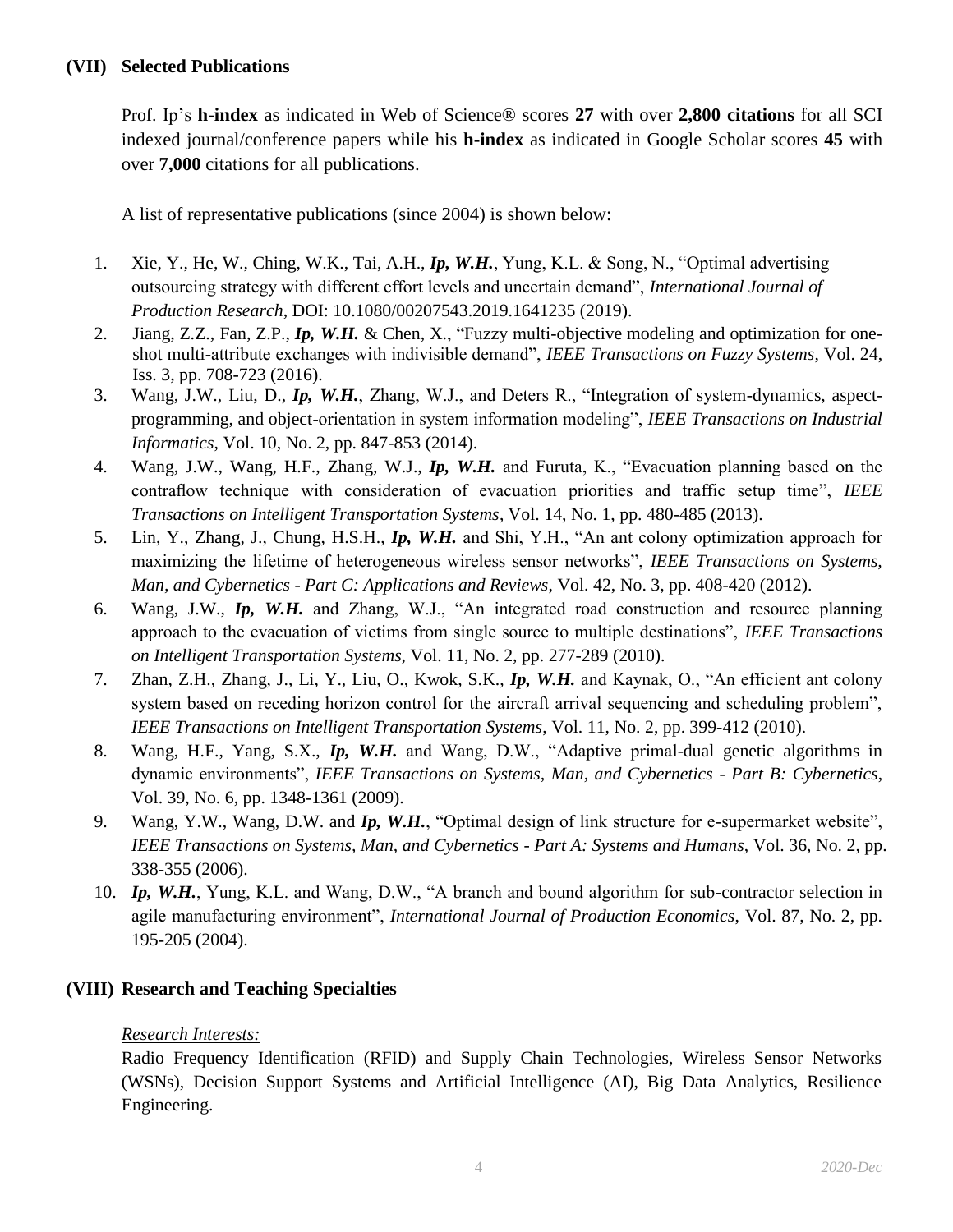## *Teaching Areas:*

Industrial Engineering, RFID/Supply Chain Technologies, Decision Support Systems, Project Management and Enterprise Systems

## **(IX) Professional Qualifications**

- (i) Chartered Engineer (CEng)
- (ii) Fellow of the Hong Kong Quality Management Association (FHKQMA)
- (iii) Senior Member of the Institution of Electrical and Electronic Engineers (SMIEEE)
- (iv) Member of the Institution of Engineering and Technology (MIET)
- (v) Member of the Institution of Mechanical Engineers (MIMechE)
- **(vi)** Member of the Hong Kong Institution of Engineers (MHKIE)

## **(X) Scholarly / Professional Activities** *(past and present)*

## *External*

- Vice Chairman, The China & Hong Kong Enterprise Market Development Association (Present)
- Vice President, Africa Chamber of Commerce Hong Kong (2016 Present)
- PhD External Examiner, The Royal Melbourne Institute of Technology (RMIT), Australia (Present)
- PhD External Examiner, The University of Hong Kong (Present)
- EngD External Examiner, City University of Hong Kong (Present)
- Committee Member, Information Fusion Division, Chinese Society of Aviation and Aeronautics  $(2014 -$ Present)
- Committee Member, Information Fusion Professional Committee, Chinese Society of Aviation and Aeronautics  $(2013 - 2014)$
- Organizing Committee Co-Chair, 2014 3rd International Conference on Cloud Computing and Intelligence Systems (2014)
- International Program Committee Members, The Second International Conference on Enterprise Systems (ES 2014), Shanghai, China,  $(2 - 3$  August 2014)
- Vice Chair and Session Chair, The 5th China Information Fusion Conference (CIFC 2013) (2013)
- Committee Member, Innovation and Technology Association (2004 2005)
- Committee Member, Hong Kong Quality Management Association (2001 2005)
- International Programme Committee Member, the Seventh International Conference on Stimulating Manufacturing Excellence in Small and Medium Enterprises (SME), June 2005, University of Strathclyde, U.K. (2005)
- International Programme Committee Member, the Sixth International Conference on Stimulating Manufacturing Excellence in Small and Medium Enterprises (SME), June 2003, Athens, Greece (2003)
- Chairman, Manufacturing Management Professional Group, Specialized Section in Management and Design of the Institution of Electrical Engineers, IEE (HK) Center (1996 – 1999)

# *Internal (PolyU)*

- Member, Departmental Management Committee (ISE)
- Member, Departmental Staffing Committee (ISE)
- Associate Director, Integrated Graduate Development Scheme (IGDS) (Warwick University and PolyU MSc, jointaward)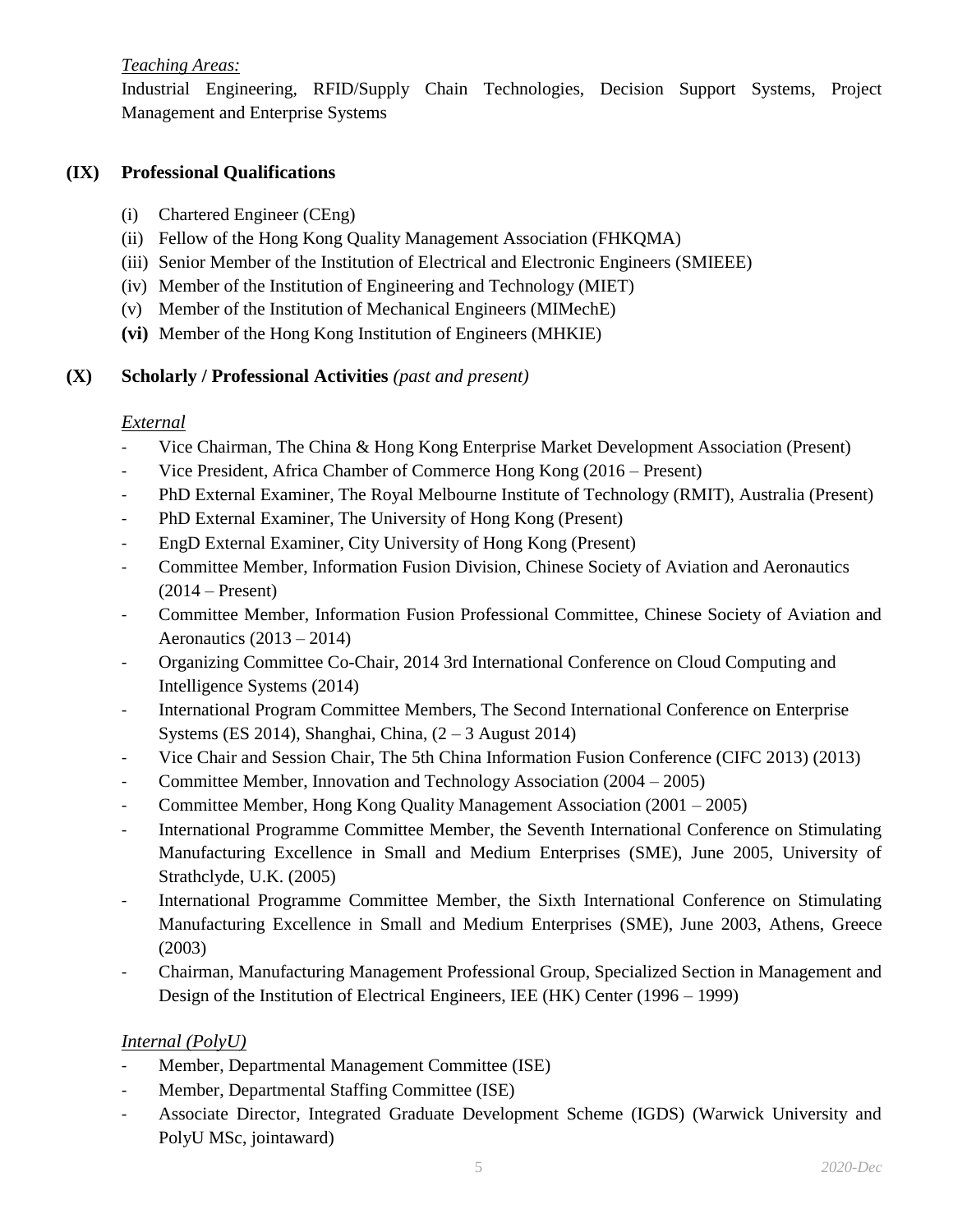- Associate Professor, Department of Industrial and Systems Engineering
- Leader, Logistics Engineering and Quality Service Theme Group, (ISE)
- Lab-in-charge, RFID Solutions Laboratory
- Programme Leader, Bachelor of Science (BSc) in Enterprise Engineering and E-business (ISE)
- Member, Programme Committee, Bachelor of Engineering (BEng) and Higher Diploma (HD) in Industrial and Systems Engineering (ISE)
- Member, Programme Committee, Bachelor of Science (BSc) in Enterprise Engineering with Management (ISE)
- Member, Programme Committee, Bachelor of Science (BSc) in Logistics Engineering and Management (ISE)
- Member, Programme Committee, Master of Science (MSc) in Industrial Logistics Systems (ISE)
- Member, Programme Committee, Master of Science (MSc) in Technology Management (ISE)
- Member, Planning Committee on the Chinese IGDS/IMDS programmes (Warwick University and PolyU MSc, jointaward)
- Member, Re-validation Committee (Warwick University and PolyU MSc, jointaward)
- Project Supervisor, IGDS Students and Module Coordinator (Warwick University and PolyU MSc, jointaward)
- Subject Coordinator, ISE & FENG Subjects: ISE318, ISE448, ISE5010 and ISE556 (ISE)

## **(XI) Internal and External Funded Research Projects**

## *Completed Research Projects*

#### *(External Funded Projects)*

- 1. General Research Fund, 2016 2019, Flexible Nursing Staff Demand Modelling for Nursing Homes (Project Number: 15210815), Co-Investigator (around HK\$ 329,000).
- 2. Innovation and Technology Support Programme, 2016 2018, Development of a IoT Healthcare Platform for Elderly Fitness Exercises (Project Code: ITS/383/15FX), Deputy Principal Investigator (around HK\$ 4,600,000).
- 3. National Natural Science Foundation of China, 2014 2017, Selecting and Designing an Optimal Selling Format of a Product in Online Retailing Channels with Boundedly Rational Customers (Project Code: 71371190), Co-Investigator (RMB\$560,000).
- 4. Collaborative Research with Sino Parking Services Limited, 2014 2016, The Design of a Business Intelligent System Using Hybrid Big Data Approach for Parking Service Industry (Project Code: H-ZDAM), Principal Investigator (HK\$998,000).
- 5. Innovation and Technology Support Programme, 2014 2016, Energy, Environment and Safety Cloud Applications (EES-Cloud) for Smart Cities (Project Code: ITS/161/13FX), Principal Investigator (around HK\$ 8,490,000).
- 6. Innovation and Technology Support Programme, 2013 2016, Development of a Redundant Autopilot and Stabilization Control Unit (Project Code: ITS/114/13FX), Co-Investigator (around HK\$ 5,281,000).
- 7. Collaborative Research with Perfect Green Supplies Company Limited, 2014 2016, RFIDbased Green Management Information Platform for Environmental Hygiene Industry (Project Code: H-ZDAK), Co-Investigator (HK\$1,000,000).
- 8. Innovation and Technology Support Programme, 2012 2014, Development and Implementation of an Advanced Automobile Parking Navigation Platform (Project Code: ITS/043/11FX), Principal Investigator (around HK\$ 4,000,000).
- 9. Collaborative Research with Pok Oi Hospital, 2012 2014, The Design and Development of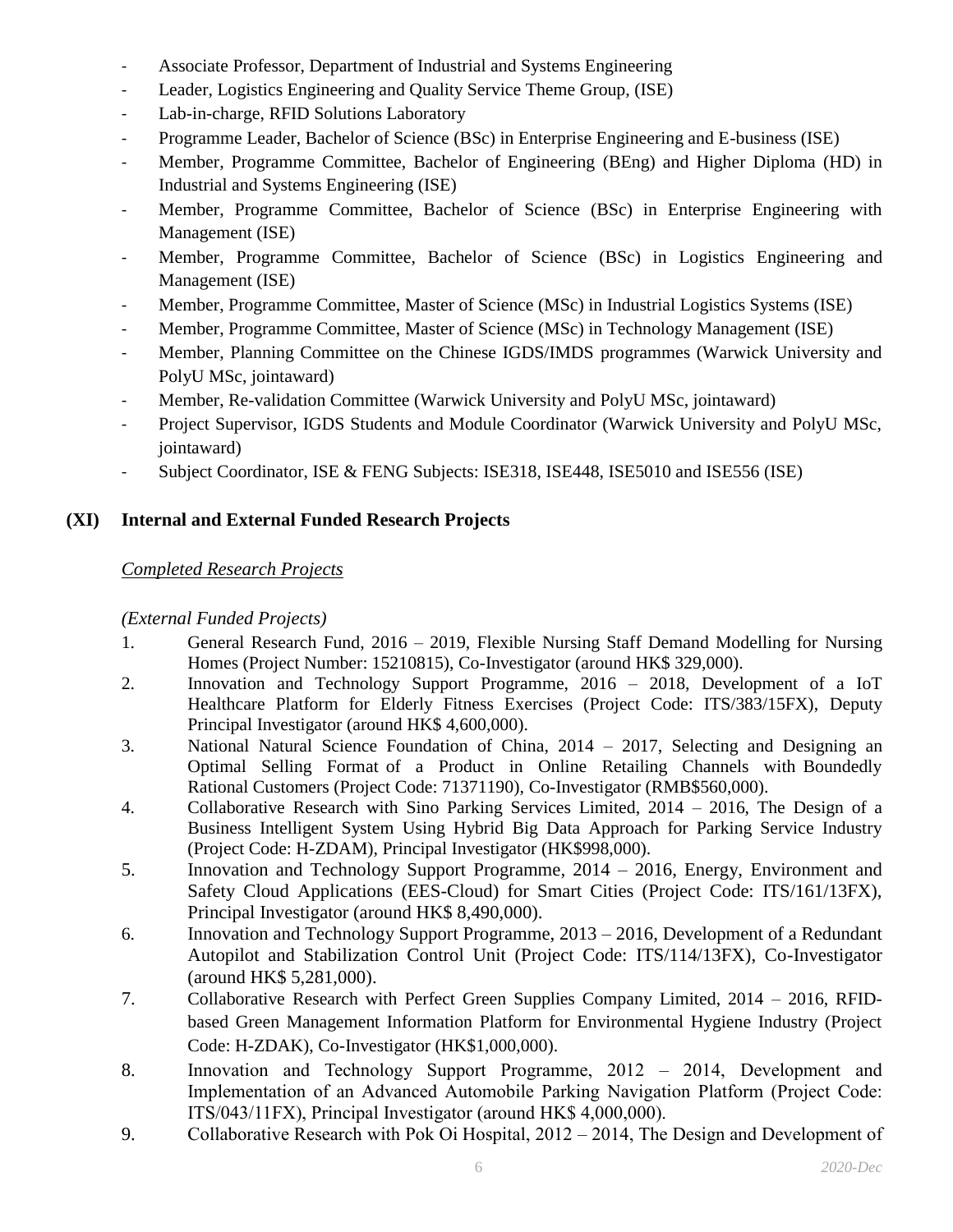RFID-based Electronic Nursing Management System (RF-ENMS) (Project Code: H-ZJE5), Principal Investigator (HK\$ 300,000).

- 10. Collaborative Research with Sino Parking Services Limited, 2011 2014, The Design of an n-Tier Distributed Business Intelligent Architecture for Carpark Service System (Project Code: H-ZD88), Principal Investigator (HK\$ 1,000,000).
- 11. Teaching Company Scheme with Techtronic Industrial Limited, 2007 2009, A Knowledge Management Model for New Product Design and Innovation Strategies Using System Dynamics Approach (Project Code: RPV2), Principal Investigator (HK\$ 300,000).
- 12. Teaching Company Scheme with Hong Kong Crystal Limited, 2007 2009, Development of an Autonomous Real Time Monitoring and Control System for Distributed Manufacturing of High Technology Electronic Components (Project Code: RPG3), Principal Investigator (HK\$ 280,000).
- 13. Teaching Company Scheme with Group Sense Limited, 2005 2007, Development of an Intelligent Supplier Evaluation System for Streamlining Purchasing Operations in a Logistics Network (Project Code: UIT/74), Co-Investigator (HK\$ 317,200).
- 14. Innovation and Technology Support Programme, 2002 2004, An Intelligent Management Decision Support System for Aircraft Maintenance Services (Project Code: UIM/91), Principal Investigator (HK\$ 1,500,000).
- 15. Teaching Company Scheme with Kingtronics Co. Ltd., 1996 1999, The Development of an Intelligent Enterprise Information System for Global Manufacturing (Project Code: 751), Principal Investigator (HK\$ 718,000).
- 16. Teaching Company Scheme with GRD Engineering Ltd., 1996 1998, Design of an Intelligent Manufacturing System Using Real-time Monitoring and Control System (Project Code: 740), Principal Investigator (HK\$ 382,000).

*(Internal Funded Projects)*

- 17. Departmental General Research Fund, 2014 2016, A Smart Sensor-based Data Mining Paradigm for Healthcare Industry (Project Code: G-UB97), Principal Investigator (HK\$ 300,000).
- 18. Departmental General Research Fund, 2014 2015, An Integrated Approach for Sustainable Solid Waste Management for Hong Kong (Project Code: G-UC83), Co-Investigator (HK\$ 200,000).
- 19. Central Research Grant, 2013 2014, Proactive Resilient Supply Chain Network: Theory and Applications (Project Code: G-YM83), Principal Investigator (HK\$ 105,000).
- 20. Central Research Grant, 2012 2014, Towards a Theory of Proactive Resilient Supply Chain Network (Project Code: G-YK04), Principal Investigator (HK\$ 150,000).
- 21. Central Research Grant, 2011 2012, Interactive Robotic Mannequin Design for Fashion Industry (Project Code: G-U894), Co-Investigator (HK\$ 105,000).
- 22. RGC Direct Allocation, 2011 2012, A Dynamic Analytical Model with RFID for Evaluating Supply Chain Operations and Performance (Project Code: A-PK97), Co-Investigator (HK\$ 120,000).
- 23. Central Research Grant, 2010 2012, Modeling Resilience and Friability of Logistics Networks using Stochastic Linear Integer Programming (Project Code: G-YJ12), Principal Investigator (HK\$ 100,000).
- 24. Central Research Grant, 2010 2011, An Approach to Ball Grid Arrays Signature Analysis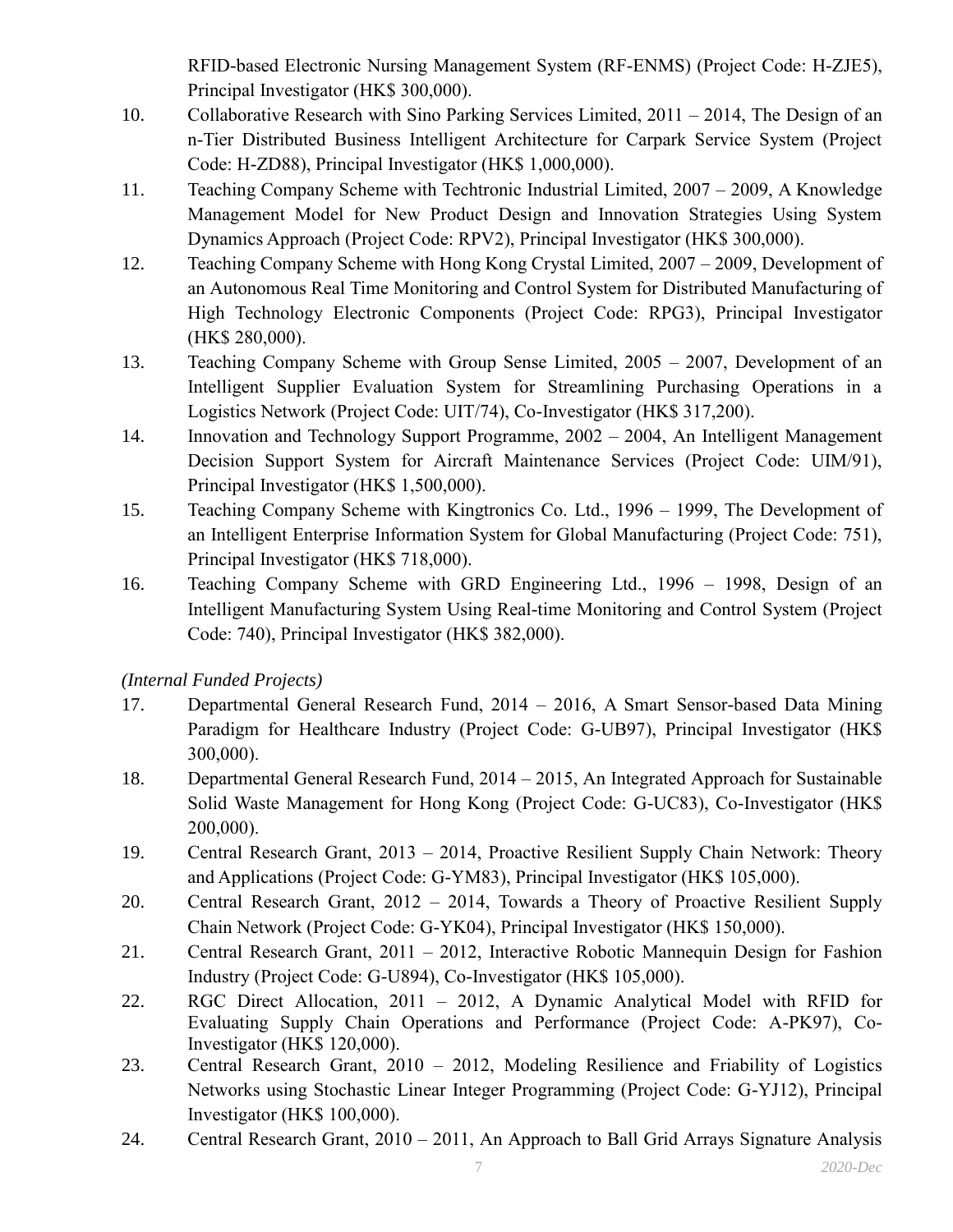Based on Chaos Theory (Project Code: G-U726), Principal Investigator (HK\$ 105,000).

- 25. Central Research Grant, 2009 2011, Improved Evolutionary Algorithms with Primal-Dual Population for Dynamic Variation in Production Systems (Project Code: G-YH60), Principal Investigator (HK\$ 120,000).
- 26. UGC Matching Grant, 2008 2012, Development of an Intelligent Transportation Systems (ITS) Testbed for Real-time Navigation and Cross-boundary Container Logistics Management (Project Code: J-BB7Q), Co-Investigator (HK\$ 3,490,000; Co-I's research proportion: HK\$300,000).
- 27. Central Research Grant, 2008 2011, Aircraft Services Dynamic Planning Based on Multi-Agent Organization (Project Code: G-YG81), Principal Investigator (HK\$ 320,000).
- 28. Central Research Grant, 2008 2010, Cross-media Content-based 3D Model Retrieval System (Project Code: G-YG44), Co-Investigator (HK\$ 200,000).
- 29. Central Research Grant, 2007 2009, A Multiple Objective Hybrid Intelligent Optimisation Algorithm for Fourth Party Logistics (Project Code: G-YF56), Principal Investigator (HK\$ 200,000).
- 30. Central Research Grant, 2007 2008, Dynamic Planning and Scheduling of Production Logistics for High-Technology Industry (Project Code: G-U323), Principal Investigator (HK\$ 150,000).
- 31. RGC Direct Allocation Grant, 2005 –2007, A Study of Data Encoding Scheme in a Radio-Frequency Identification (RFID) Passive Tag for Apparel Supply Chain (Project Code: A-PG25), Co-Investigator (HK\$ 118,000).
- 32. Departmental General Research Fund, 2005 2006, The Development of Risk Analysis Model for Technology Based Virtual Enterprises (Project Code: A-PA1K), Principal Investigator (HK\$ 63,000).
- 33. RGC Direct Allocation Grant, 2003 2005, Hybrid Intelligent Decision Support System for Process Design and Optimization of Product Assembly (Project Code: A-PE49), Principal Investigator (HK\$ 195,000).
- 34. Central Research Grant, 2003 2005, Optimization of Production Planning for Fabric Cutting of Apparel Manufacture (Project Code: G-YD75), Co-Investigator (HK\$ 233,900).
- 35. Central Research Grant, 2002 2004, A New Soft Computing Paradigm for the Optimization of Distributed Manufacturing Processes (Project Code: G-T463), Co-Investigator (HK\$ 197,000).
- 36. RGC Direct Allocation Grant, 2001 2003, An Intelligent Group Decision Support System (GDSS) for Global Dynamic Alliance (Project Code: A-PC83), Principal Investigator (HK\$ 226,000).
- 37. Central Research Grant, 2000 2004, Heteromorphic Paradigm for Networked Joint Manufacturing System (Project Code: G-V969), Co-Investigator (HK\$ 644,000).
- 38. Central Research Grant, 1999 2002, Development of a Model with Structural ERP Learning Approach Using Systems Dynamic (Project Code: G-V927), Principal Investigator (HK\$ 444,000).
- 39. Central Research Grant, 1999 2001, The Optimization of Assembly Planning for Incandescent Lamps Manufacture (Project Code: G-T057), Principal Investigator (HK\$ 260,000).
- 40. Central Research Grant, 1999 2000, Solution of Earliness and Tardiness Production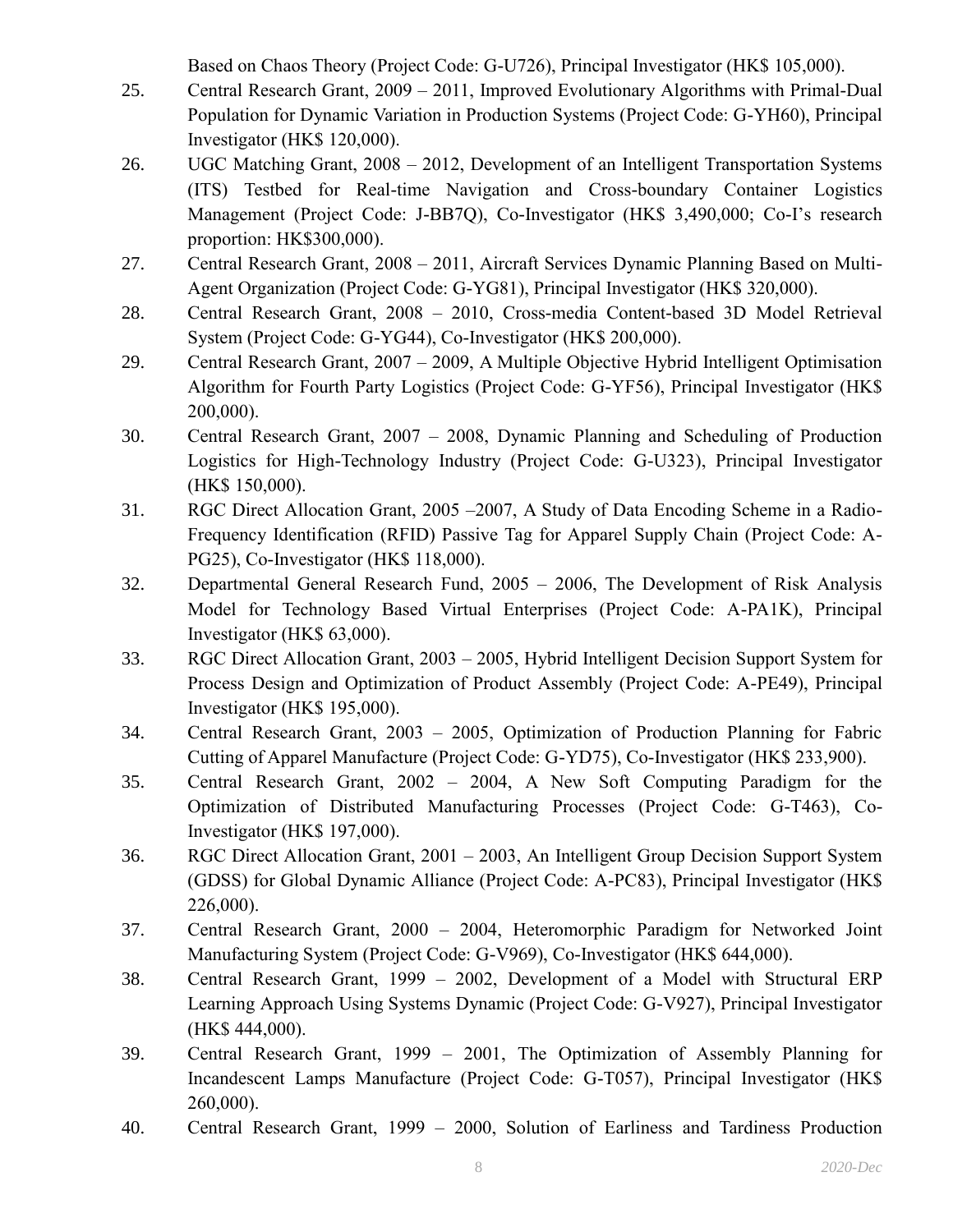Scheduling and Planning (ETPSP) Problem Using Fuzzy Genetic Algorithms (FGAs) (Project Code: G-YB90), Co-Investigator (HK\$ 140,000).

- 41. Central Research Grant, 1999 2000, Intelligent and Fuzzy Design for Global Manufacturing Information System (Project Code: G-YB95), Principal Investigator (HK\$ 189,000).
- 42. Central Research Grant, 1998, Computer Integrated Logistics Engineering and Management (Project Code: G-S783), Co-Investigator (HK\$ 50,000).
- 43. Central Research Grant, 1997 1998, Intellectual Approach to Flexible Manufacturing Systems Design (Project Code: G-S399), Co-Investigator (HK\$ 219,000).
- 44. Central Research Grant, 1996 2002, The Design and Development of a Hierarchical Control Model for Intelligent Manufacturing System (Project Code: G-V443), Principal Investigator (HK\$ 672,000).
- 45. Central Research Grant, 1995 2002, Manufacturing Resource Planning System for Total Quality Management (Project Code: G-V204), Co-Investigator (HK\$ 588,000).
- 46. Central Research Grant, 1995 1998, Manufacturing Integration using a Generic MRP II Model (Project Code: G-V156), Principal Investigator (HK\$ 363,000).
- 47. Central Research Grant, 1995 1998, Laser Welding of Super Duplex and Duplex Stainless Steels (Project Code: G-V292), Co-Investigator.
- 48. Central Research Grant, 1995 1997, Artificial Intelligence in Manufacturing System Using Neural Network and Time Series Modelling (Project Code: G-S143), Principal Investigator.

# *Completed Teaching and Learning Projects*

- 49. Learning & Teaching Development Fund, 2010 2011, The Development of an Interest-Oriented Mobile Learning Platform (IMLP) for Production Logistics and Facility Layout Planning Topics (Project Code: LTG09-12/SS/ISE2), Co-Investigator (HK\$ 100,000).
- 50. Learning & Teaching Development Fund, 2007 2008, The Development of Interestedbased Learning Platform for Machine Vision Applications (Project Code: 2005- 08/LTG/SS2/ISE3), Principal Investigator (HK\$ 130,000).

# **(XII) Awards and Honours**

# *Awards*

International / Local Awards:

- (i) **Gold Medal with the Congratulations of Jury**, 43rd International Exhibition of Inventions of Geneva, International Exhibition of Inventions (2015)
- (ii) **Thailand Award for Best International Invention from The National Research Council of Thailand (NRCT)**, 43rd International Exhibition of Inventions of Geneva, International Exhibition of Inventions (2015)
- (iii) Big Data Analysis Award 2014 on Research Application, Big Data Analysis Awards 2014, China & Hong Kong Enterprise Market Development Association (EMDA) (2014)
- (iv) Silver Award of the IoT Implementation Excellence, Hong Kong Internet of Things (IoT) Awards, GS1 Hong Kong (2014)
- (v) Silver Award of the IoT Application Innovation, Hong Kong Internet of Things (IoT) Awards, GS1 Hong Kong (2014)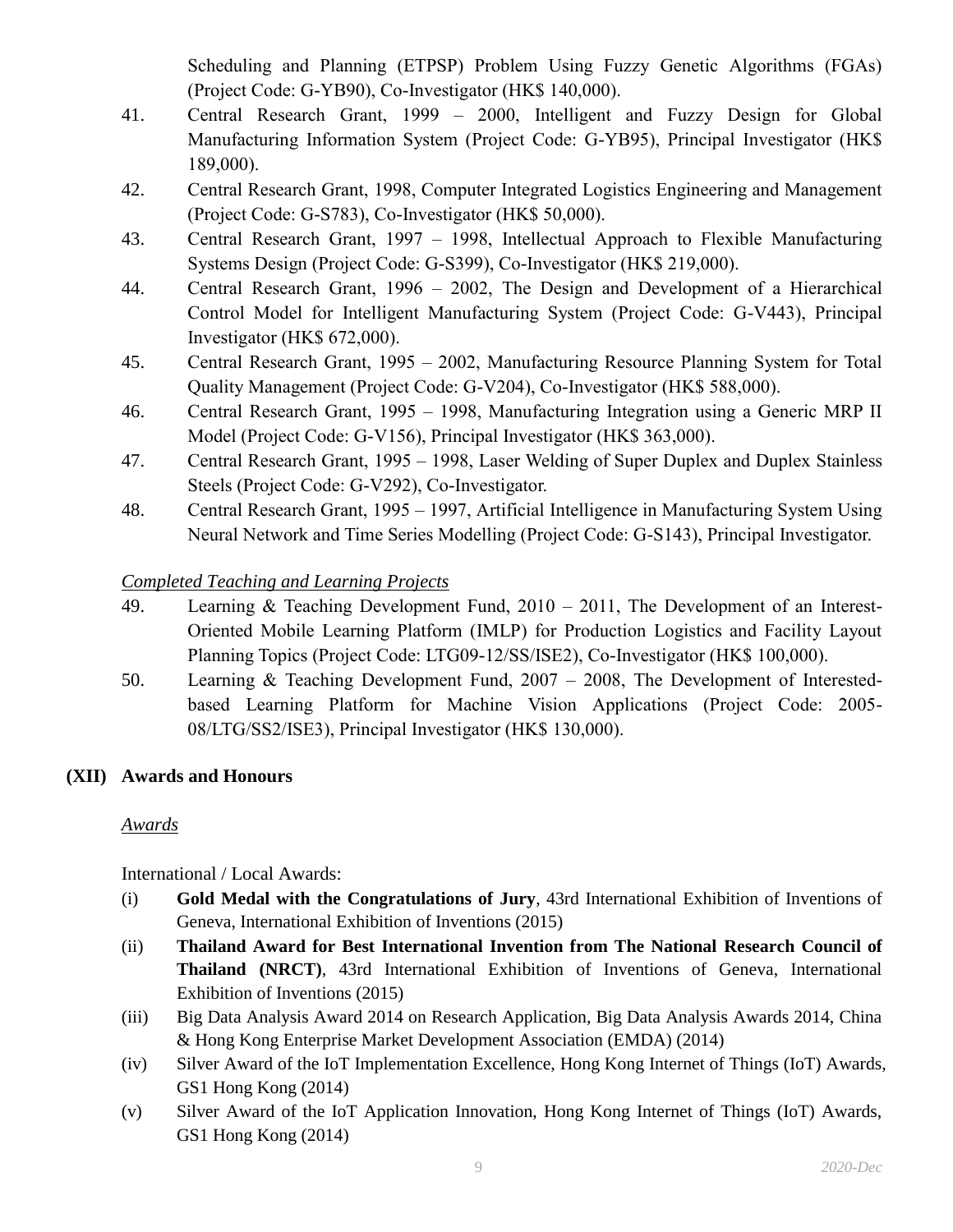- (vi) **Natural Science Award – Second Class (**自然科學二等獎**)**, 2013 Ministry of Education Higher Education Outstanding Scientific Research Output Awards (Science and Technology), Ministry of Education, China (2013)
- (vii) Excellent Paper of the Conference, The 12th Conference on Information Technology and Applications in Outlying Islands, National Quemoy University, Kinmen, Taiwan (2013)
- (viii) Highly Commended Award for the paper "In-house development of low cost automatic IC workcell for BGA solder ball attachment" in the Journal - *Assembly Automation*, Emerald LiteratiNetwork (2009)

Departmental Awards (PolyU):

- (i) Highest External Competitive Research Grant Award 2015-2016 Bronze Award, Department of Industrial and Systems Engineering, The Hong Kong Polytechnic University (2017)
- (ii) Highest External Competitive Research Grant Award 2013-2014 Silver Award, Department of Industrial and Systems Engineering, The Hong Kong Polytechnic University (2014)
- (iii) Highest Consultancy Income Award 2013-2014 Bronze Award, Department of Industrial and Systems Engineering, The Hong Kong Polytechnic University (2014)
- (iv) Highest External Competitive Research Grant Award 2011-2012 Gold Award, Department of Industrial and Systems Engineering, The Hong Kong Polytechnic University (2012)
- (v) Highest Paper Output Award 2011-2012 Gold Award, Department of Industrial and Systems Engineering, The Hong Kong Polytechnic University (2012)
- (vi) Highest No. of Grade A Papers Award 2011-2012 Bronze Award, Department of Industrial and Systems Engineering, The Hong Kong Polytechnic University (2012)
- (vii) Solicitation of Donation Award 2010-2011 Gold Award, Department of Industrial and Systems Engineering, The Hong Kong Polytechnic University (2011)
- (viii) Highest Paper Output Award 2010-2011 Bronze Award, Department of Industrial and Systems Engineering, The Hong Kong Polytechnic University (2011)
- (ix) Highest Paper Output Award 2009-2010 Gold Award, Department of Industrial and Systems Engineering, The Hong Kong Polytechnic University (2010)
- (x) Top 10% Ranked Journals Award 2005-2006, Department of Industrial and Systems Engineering, The Hong Kong Polytechnic University (2006)
- (xi) Highest No. of Journal Paper Output Award 2004 Second Prize, Department of Industrial and Systems Engineering, The Hong Kong Polytechnic University (2005)

*Supervised Student Awards*

- (i) Best Paper Award, 2019 International Conference on Digital Health and Medical Analytics, Zhengzhou, China (2019)
- (ii) Champion, Supply Chain and Logistics Management Innovation Project Competition 2017 (2017)
- (iii) Second Runner-up, Final Year Project Competition 2016-2017, IEEE (Hong Kong) Computational Intelligence Chapter (2017)
- (iv) Best Student Paper Award, The 4th International Conference on Enterprise Systems (ES2016), Melbourne, Australia (2016)
- (v) First Runner-Up, Final Year Project Competition 2014-2015, IEEE (Hong Kong) Computational Intelligence Chapter (2015)
- (vi) Certificate of Merit, Hong Kong U-21 Internet of Things (IoT) Awards 2014, GS1 Hong Kong (2014)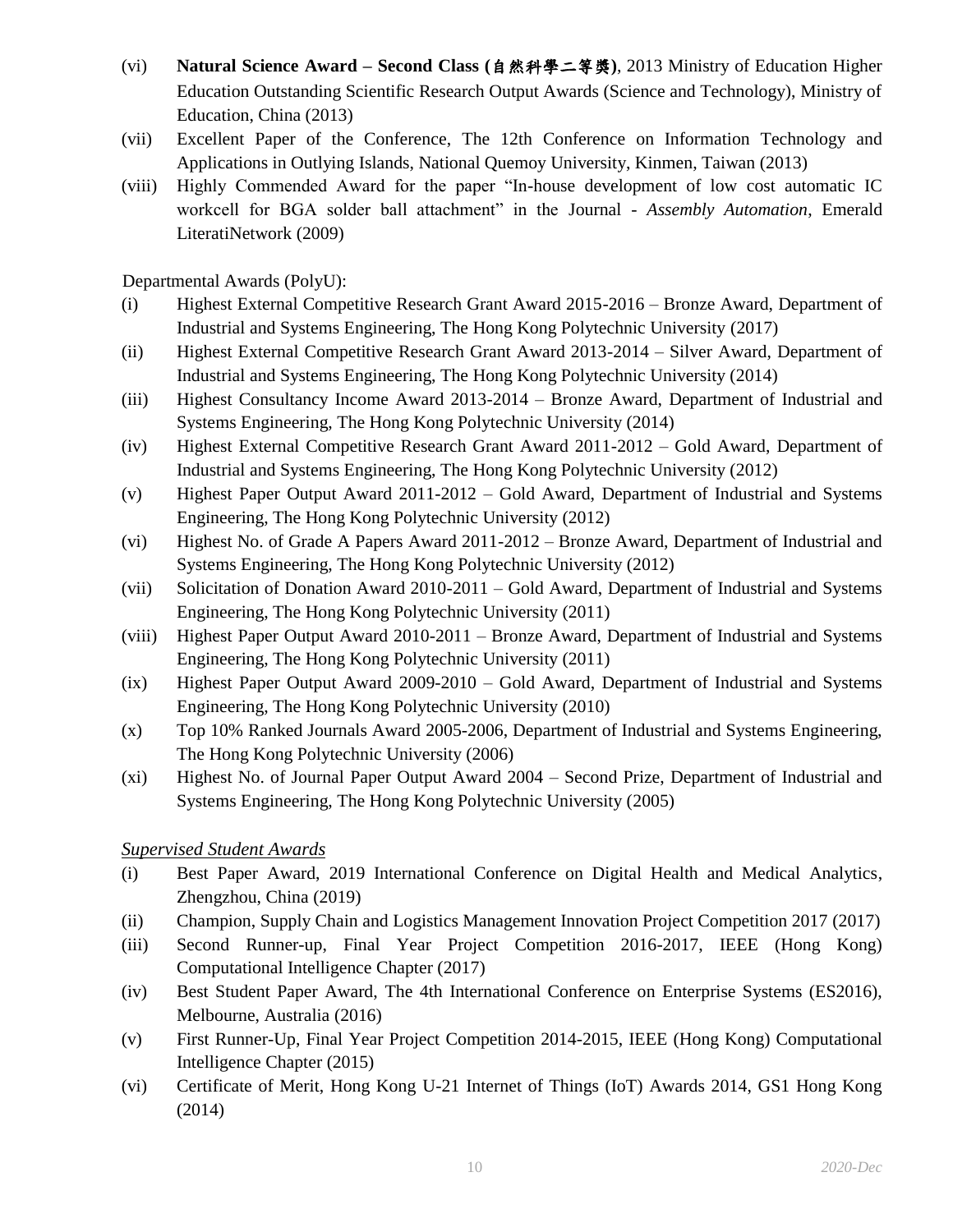- (vii) Best Research Awards (最佳研究大奬), HK-Taiwan EPC / RFID Academia Awards 2013, GS1 Hong Kong & GS1 Taiwan (2013)
- (viii) Gold Award, Most Innovative EPC/RFID Application, Hong Kong RFID Awards U-21 RFID Awards 2013, GS1 Hong Kong (2013)
- (ix) Silver Award, Most Innovative EPC/RFID Application, Hong Kong RFID Awards U-21 RFID Awards 2013, GS1 Hong Kong (2013)
- (x) Merit Award, The Innovation Stream in PolyU Micro Fund 2013, The Hong Kong Polytechnic University (2013)
- (xi) Most Innovative Awards (最具創意大奬), HK-Taiwan EPC / RFID Academia Awards 2012, GS1 Hong Kong & GS1 Taiwan (2012)
- (xii) Best Research Awards (最佳研究大奬), HK-Taiwan EPC / RFID Academia Awards 2012, GS1 Hong Kong & GS1 Taiwan (2012)
- (xiii) Gold Award, Best EPC/RFID Concept, Hong Kong RFID Awards U-21 RFID Awards 2012, GS1 Hong Kong (2012)
- (xiv) Silver Award, Best EPC/RFID Concept, Hong Kong RFID Awards U-21 RFID Awards 2012, GS1 Hong Kong (2012)
- (xv) Merit Award, The Innovation Stream in PolyU Micro Fund 2012, The Hong Kong Polytechnic University (2012)
- (xvi) Champion, HK-Taiwan EPC / RFID Academia Awards 2011, GS1 Hong Kong & GS1 Taiwan (2011)
- (xvii) Gold Award, Best EPC/RFID Concept, Hong Kong RFID Awards U-21 RFID Awards 2011, GS1 Hong Kong (2011)
- (xviii) Certificates of Merits, Hong Kong RFID Awards 2011, GS1 Hong Kong (2011)

#### *Honours*

- (i) Special Guest Speaker, The 3rd International Conference on Intelligent, Interactive Systems and Applications (2018)
- (ii) Special Guest Speaker, The 3rd International Conference on Intelligent Computing, Communication & Devices 2017 (2017)
- (iii) Speaker, 「 智為樂齡‧ 跨代共贏」—Opening ceremony cum Gernotech Forum (2017)
- (iv) Panelist for Panel Discussion, The New Era of Cloud Computer (2017)
- (v) Judge Panel Member, Hong Kong ICT Awards 2017 Best Smart Hong Kong Award (2017)
- (vi) Judge Panel Member, Metro Awards for Banking and Finance Corporations 2016 (2016)
- (vii) Judge Panel Member, Metro Awards for Service Excellence 2016 (2016)
- (viii) Judge Panel Member, Hong Kong ICT Awards 2016 Best Smart Hong Kong Award (2016)
- (ix) Panel Judge and Award Presenter, the Prime Awards for Brand Excellence 2015 (2015)
- (x) Judge Panel Member, Metro Awards for Banking and Finance Corporations 2015 (2015)
- (xi) Judge Panel Member, Hong Kong ICT Awards 2015 Best Smart Hong Kong Award (2015)
- (xii) Judge Panel Member, EMDA Big Data Analysis Award 2014 (2014)
- (xiii) Speaker, 'We Are Cloud Makers' Developers Seminar (2014)
- (xiv) Speaker, 'Journey to the Cloud' SMEs Seminar (2014)
- (xv) Judge Panel Member, The Hong Kong Internet of Things (IoT) Awards 2014 (2014)
- (xvi) Judge Panel Member, WE ARE CLOUD MAKERS (2014)
- (xvii) Judge Panel Member, The Prime Awards for Brand Excellence 2014 (2014)
- (xviii) Judge Panel Member, Prime Awards for Banking and Finance Corporations 2014 (2014)
- (xix) Judge Panel Member, Prime Awards for Eco-Business 2014 (2014)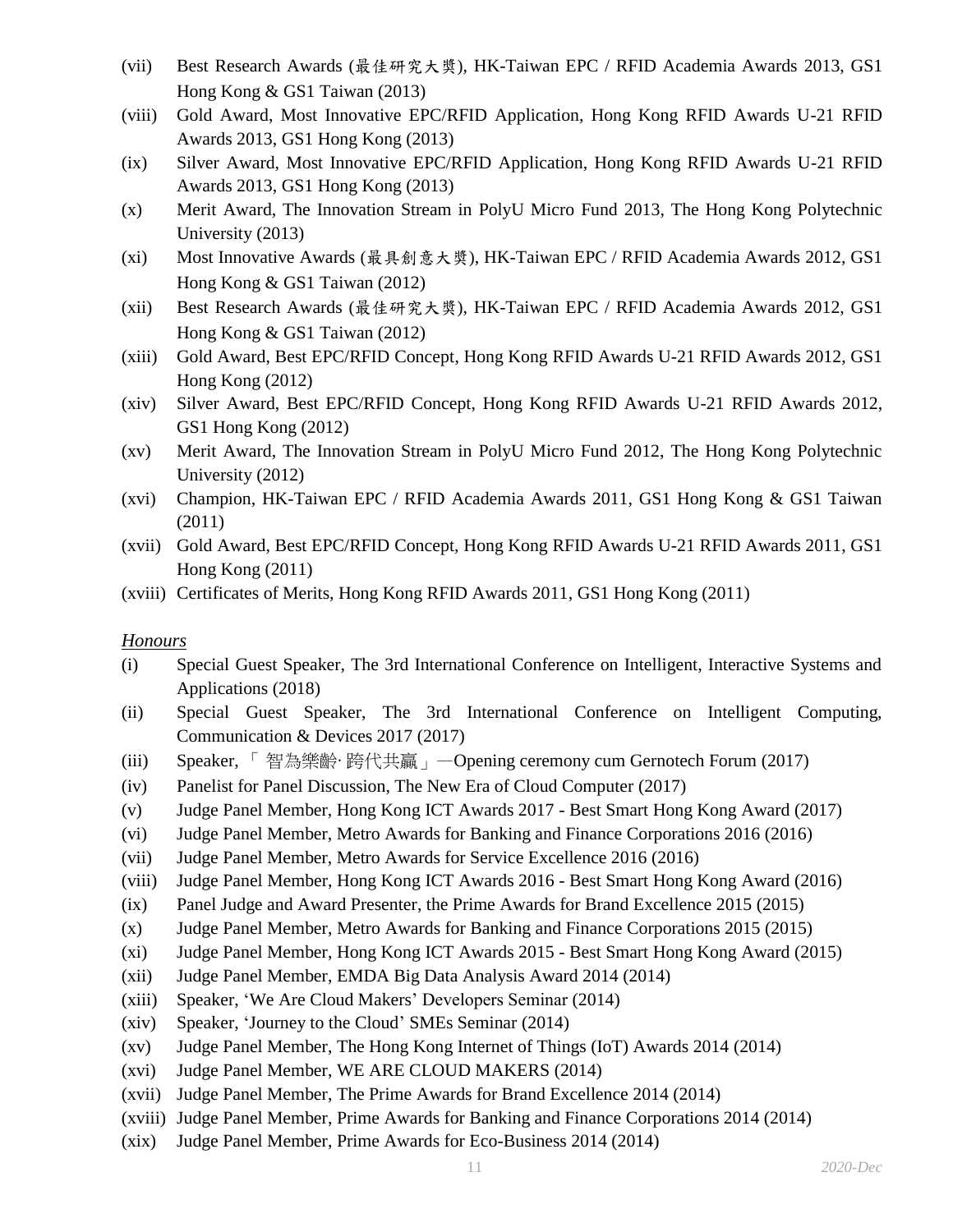- (xx) Judge Panel Member, The Hong Kong RFID Awards 2013 (2013)
- (xxi) Judge Panel Member, Prime Awards for Banking and Finance Corporations 2013 (2013)
- (xxii) Judge Panel Member, Prime Awards for Eco-Business 2013 (2013)
- (xxiii) Speaker, GS1 Hong Kong in HK U-21 RFID Awards 2013 Young Talents' Projects Sharing Seminar (2013)
- (xxiv) Speaker, the Federation of The Hong Kong Polytechnic University Alumni Associations in Quarterly Gathering with Star Speakers (2012)
- (xxv) Speaker, The Hong Kong Polytechnic University and GS1 Hong Kong in The Distinguished Seminar on Internet of Things (IoT) (2012)
- (xxvi) Judge Panel Member, Prime Awards for Eco-Business 2011 (2011)
- (xxvii) Judge Panel Member and Award Presenter, the Prime Awards for the Best Brand Enterprise in Greater China 2010 and the Best Eco-Business in Greater China 2010 (2010)
- (xxviii)Judge Panel Member and Award Presenter, the Prime Awards for the Best Brand Enterprise in Greater China 2009 and the Best Eco-Business in Greater China 2009 (2009)
- (xxix) Speaker, the Hong Kong Institution of Engineers (HKIE) in the CAI Symposium 2004 (2004)

#### **(XIII) Patents and Registered Design**

- (i) 一種無線遙距電能監控方法和裝置, Short-term Patent, Hong Kong, Issued, Patent No. 18115542.1 (2019)
- (ii) 一种无线遥距电能监控装置, Utility Model Patent, China, Issued, Patent No. 201822026598.8 (2019)
- (iii) 智能排插 (名氣通) (Smart Power Extension Bar (TGT)), China Design Patent Number: 2016305779892 (July 2017)
- (iv) 智能資訊亭 (名氣通) (Smart Kiosk (TGT)), China Design Patent Number: 201630352562 (December 2016)
- (v) 智能資訊亭 Smart Kiosk, Hong Kong Design Registration Number: 1601377.7 (July 2016)

#### **(XIV) Postgraduate Research Students**

As a chief/co-supervisor, Prof. Ip has supervised over 25 postgraduate students in PhD, EngD and MPhil levels. He is particularly interested in supervising student research in the following areas:

- WSN technologies
- RFID technologies and Internet of Things (IoT)
- Engineering optimization and artificial intelligence
- Advanced planning and scheduling

#### *Graduated PhD/EngD/MPhil Students*

*In the Capacity as Chief Supervisor*

- (i) NG Chun Kit, PhD, graduated in 2018, Thesis title: Design and optimization of RFID-enabled wireless sensor network (WSN) monitoring system for biological and pharmaceutical products storage
- (ii) WANG Lixing, PhD, graduated in 2013, Thesis title: An Approach for the Perishable Product Logistics based on Real-time Monitoring with Radio Frequency Identification (RFID)